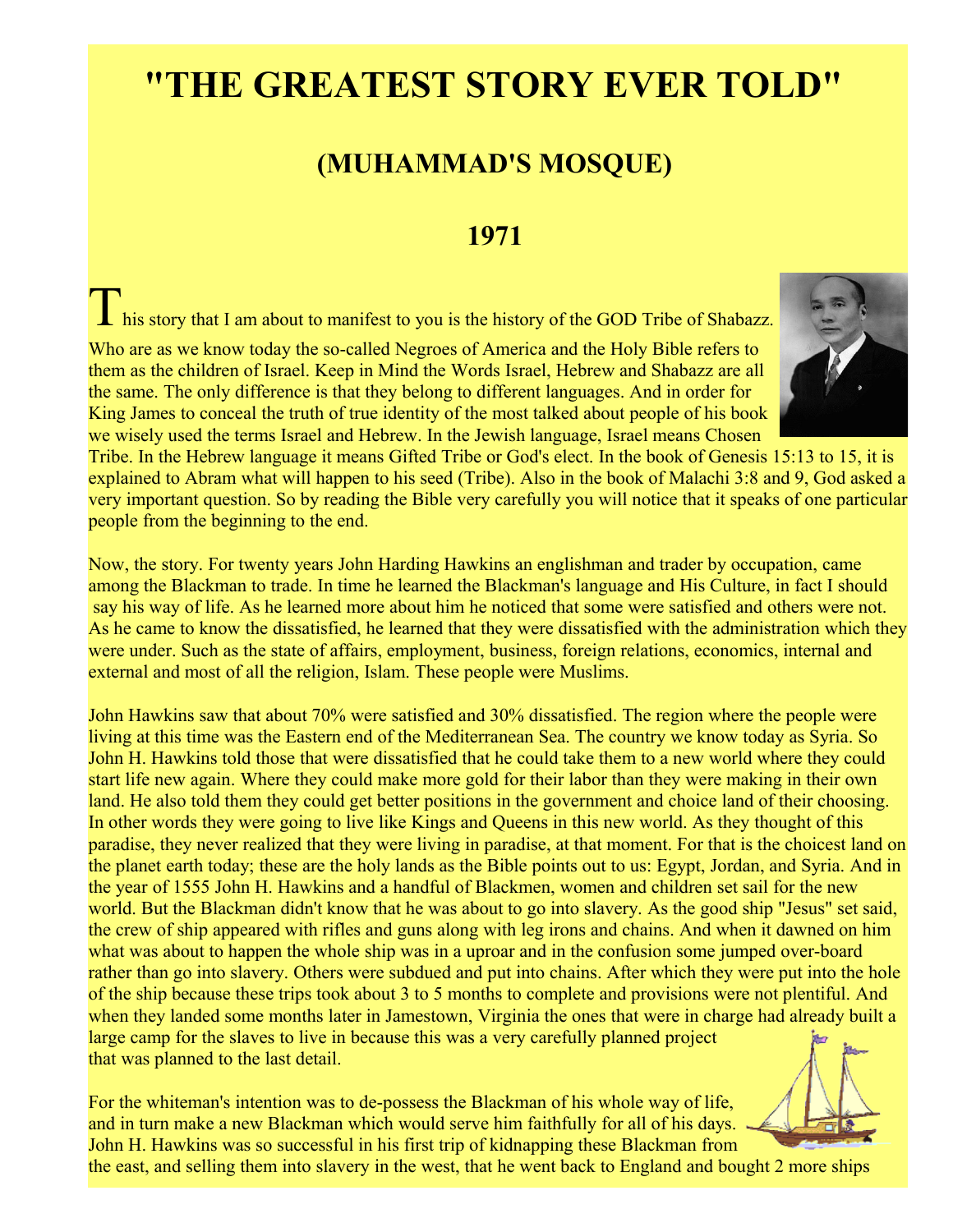because the Blackman brought so good a price on the slave block, that he knew if he could be successful in a few more trips to the new world with the Black salves he could retire and live a comfortable life in his mother country of England. John H. Hawkins came back to the east and told them your brothers and sisters are asking for you to come to the new world to join them; because they are living a better life in the new world and knowing they were kidnapped and forced into slavery against their will, took John H. Hawkins as a friend and not a deceiver. In no time he had enough to fill his two ships and they sailed for the new world. When John H. Hawkins and his 2 ships landed in Jamestown, Virginia, from the east, these Blacks were also put into the same camp. He noticed the work that had begun on the first Blacks their studies had shown many valuable points about the Black people such as how they prayed, actions and many other things. Keep in mind the Blackman knew his name, country, flag, language, religion and most of all his God who is Allah. The whiteman realized he must take this in order to have a life long slave.

As we know the whiteman's history teaches that the first slaves were brought to this country in 1619 and 1621. As stated in the beginning the Blackman was taken into captivity in 1555. He was put into camps that was like small cities, these cities had stores for all supplies. The ones in charge had instructions to watch this Blackman day and night and write everything down on paper that he did, nothing else, just watch him. This was the first stage set-up to rob the Blackman of his identity, of who he was. This camp was receiving the point. This is where they could condition the Blackman and this is the period missing out of his history - 1555 to 1620 this is about 65 years.

Here, every time the Blackman and woman would have a child, they would take the child to a different part of the camp. This child would grow up under a white woman. After the child reached the age of 6 or 7, he or she would be shipped to a plantation a little to the west, in the deeper south. Sometimes the states of North Carolina, South Carolina and Georgia to name a few. The Blacks he had now were all out of the tribe and whenever you saw them you would know because they looked like brothers and sisters. Their shade was alike, their height was the same as well as their characteristics. This must be concealed from them said the whiteman. As a result, many Blacks from Africa were brought during 1600 to mix with the God Tribe. They being mixed now. The new arrival of the Africans who spoke an African dialect, which made it impossible to understand one another when they came in contact. What the whiteman had learned from the first experiment in the camps was now introduced to every plantation for a guide to follow. Some plantations could hold up to five thousand slaves. The main object of the plantation was to take the baby from its mother and in turn let a white woman raise it or a very trusted Black nanny. But the 1800's the whiteman had produced a new race of people who did not know their names, language, history, culture and religion nor GOD. The third step was to inject fear into them. One way which this was brought about was by taking a Black woman pregnant with child and tie her hands and feet to stakes, the plantation own would notify all plantation owner in the radius of 100 miles to bring their slaves to his plantation. He would take a knife and cut the child from the Black woman's womb, while the others look on in terror at what the whiteman had done. If any Blackman came to her aid the other whites watching would shoot him down like a dog. After getting her baby the white man would take it and drop it to the ground and squash the baby's head flat. And to this day the so-called Negroes fear the whiteman and do not know the true reason why. Many other acts were committed against the socalled Negroes as lynchings, rapes and burning to name a few. The United States of America came in existence about 1776 after the American Revolution; in less than 150 years this country became the greatest and richest in the world. How did she become so rich, who made her so wealthy. The answer lies in the slaves. Cotton is an agricultural product produced by the Blackman working in the fields all day. This brought on civil war. Next you have steel which put America on top of the world. The cotton see came from Egypt (with slaves), the ingredients of steel came from Japan. With the Blackman working in steel mills doing the hardest work for less pay, indeed America is rich.

The Tribe of "SHABAZZ" is the original Tribe, Original means first, before there were no others and all tribes and mankind in existence are the off-springs but were brought about through grafting. The Tribe of Shabazz is nature herself, and she is the wife of the most high ALLAH himself, all changes that come about in the earth are brought through the wombs of the GOD Tribe. She is a nation of Kings and Queens, Gods and Goddesses. This tribe has no mother or father. And her mother and father are still within her to-day none